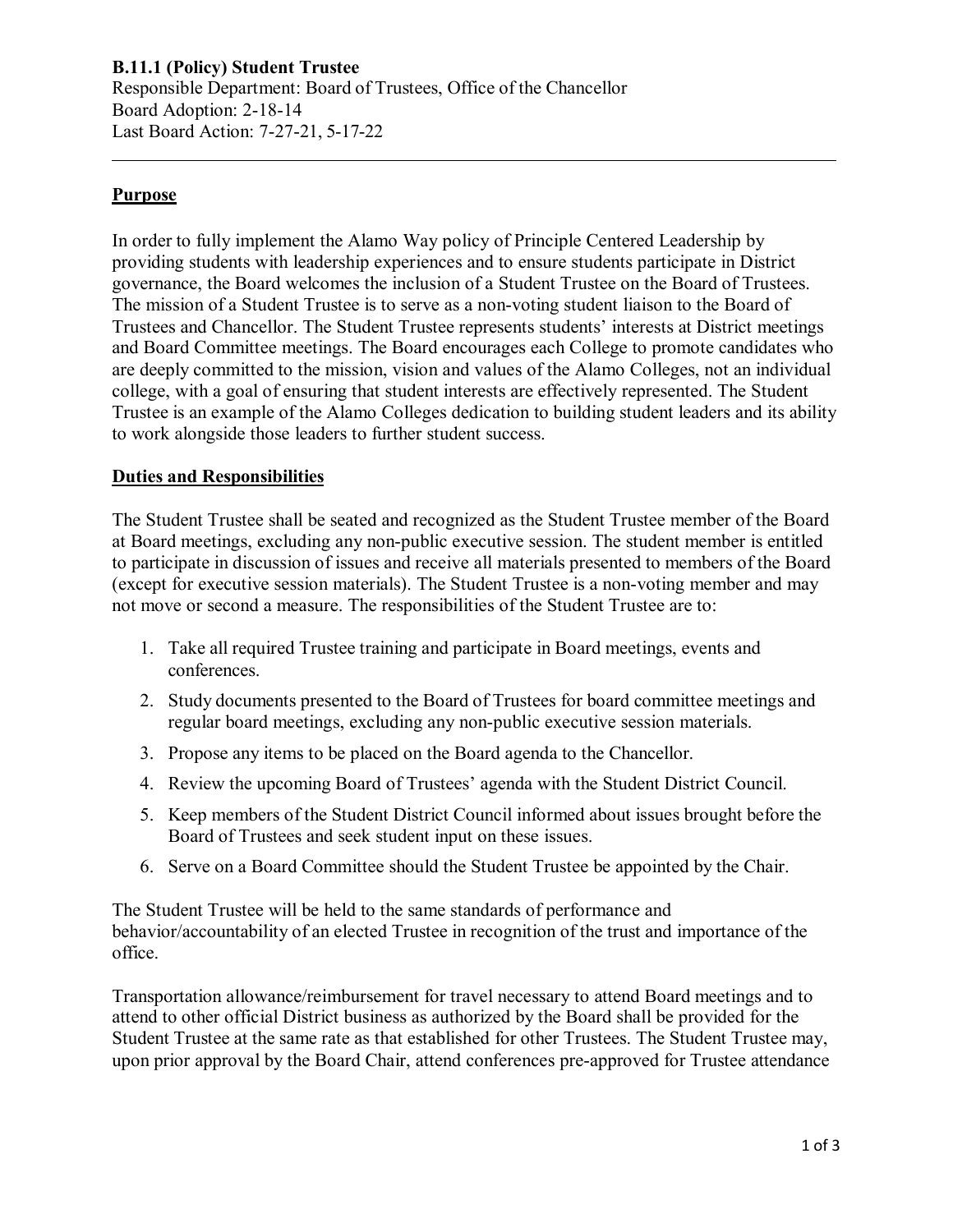and be reimbursed for expenses associated with the approved conferences pursuant to Board Policy.

# **Term and Selection Process**

The student will be selected by the Board in March and serve a one-year term as a non-voting member of the Board from May 1 through April 30.

- 1. By February 1, each Student Government Association (SGA) will invite applications, through a broad-based information campaign directed at the student bodies of their respective colleges, based on a common criteria and form. A student candidate applicant must:
	- a. Be currently enrolled in one of the Alamo Colleges and maintain enrollment in at least six credit hours during the election period and throughout the Student Trustee's term of office (Summer enrollment is optional);
	- b. Be working toward an Alamo Colleges District credential and not be eligible to or actually graduate/complete until their term on the board will end;
	- c. Not hold an earned post-secondary degree;
	- d. Have and maintain a minimum cumulative grade point average of 2.5;
	- e. Demonstrate service commitment at their college and/or in the community;
	- f. Submit a personal essay concerning the Student Trustee's reasons for wishing to serve; and
	- g. Commit to taking Principle-Centered Leadership training within 60 days of being seated as Student Trustee.
- 2. A student can apply for selection as a Student Trustee candidate at only one campus.

3. A student is not required to give up any student employment with the Alamo Colleges in order to be seated as a Student Trustee.

4. Each Student Government Association ("SGA") will, through application screening and interviews, select a candidate who meets these criteria (one per college). These student candidates will be submitted to the Board, which will interview the candidates, consult with the administration and select one primary Student Trustee and one alternate. If for any reason the SGA of an individual College is not staffed or functioning sufficiently to perform these duties, then the College President may designate another appropriate campus organization to do so.